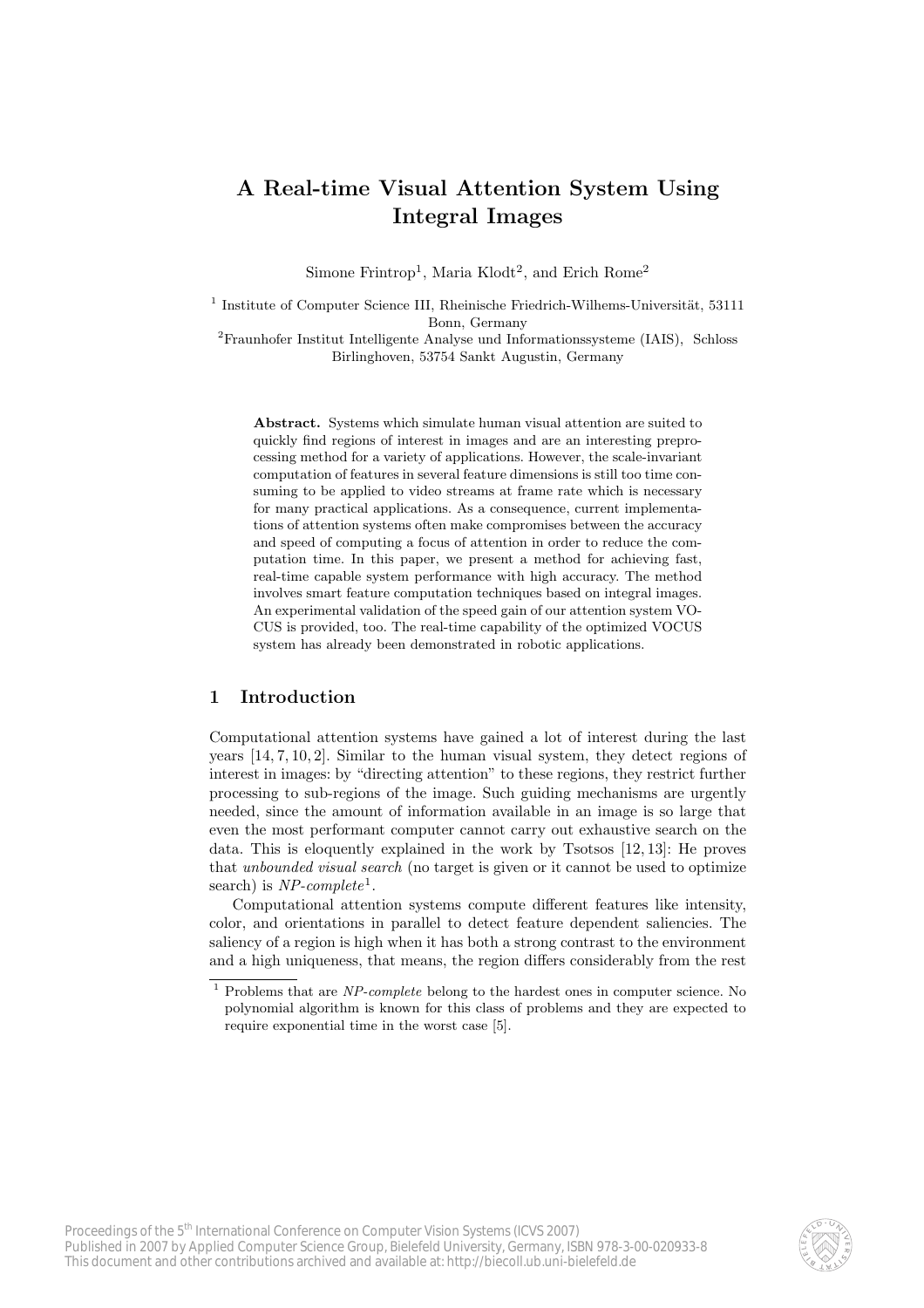of the image. Imagine one red and many blue balls on grass; the red ball has a higher saliency than the blue ones, because the uniqueness value is higher. Finally, the feature dependent saliencies are fused in a single saliency map which highlights regions of interest.

Compared to common interest region detectors like SIFT features [8] or Harris corners [9], these biologically motivated attention systems have several advantages. First, they are not restricted to a single feature dimension like for example corner or line features but consider several dimensions in parallel. This makes them more general and applicable to different environments. The weighting by uniqueness provides an intelligent way to fuse the feature dimensions by highlighting features which are most discriminative to the surrounding. Another advantage is that attention systems detect a limited amount of features in an image, usually between 5 and 20. This is in contrast to for example corner detectors which find thousands of features in texture-rich images. In applications like structure from motion detection and visual SLAM (Simultaneous Localization and Mapping) it is important to restrict processing to a limited amount of features to meet real-time constraints. Finally, the discriminativity of the attentional features is an important advantage for feature matching: whereas similar corners in texture-rich environments often can not be distinguished, the attention system picks especially those regions which are unique and thus better suited for matching.

Although very useful for the detection of regions of interest, current attention systems applied to video streams usually do not fulfill real-time constraints. The reason are time consuming feature computations on several scales and feature dimensions. Especially for applications on mobile robots, real-time performance is essential. Furthermore, when used as a pre-processing method for object recognition, it is consequently essential to be faster than the recognizer. Especially for very fast classifiers, this can be a challenging task.

However, there have been some approaches to speed up attention systems. Some groups utilized the parallel structure of the models: in [6], several CPU's share the computation of the feature maps and in [10], a dedicated hardware parallelizes the computations. On the other hand, the dependence on a special hardware makes a system less flexible. Especially for research purposes, it is important that a system can be implemented easily, adapted flexibly, and distributed to different platforms without additional hardware costs. A more flexible software solution to speed up the computations is realized in one of the bestknown attention systems available: the Neuromorphic Vision Toolkit (NVT) of the group around Itti [7]. The computationally most expensive part, the feature computations, is realized with an approximation which trades off speed versus accuracy: instead of applying linear filters to each pyramid level, center-surround features are computed as differences between different pyramid levels (cf. sec. 3). In earlier versions of our attention system VOCUS, we assigned priority to accuracy, accepting a slower computation time [2], but for current applications in robotics we needed real-time performance.

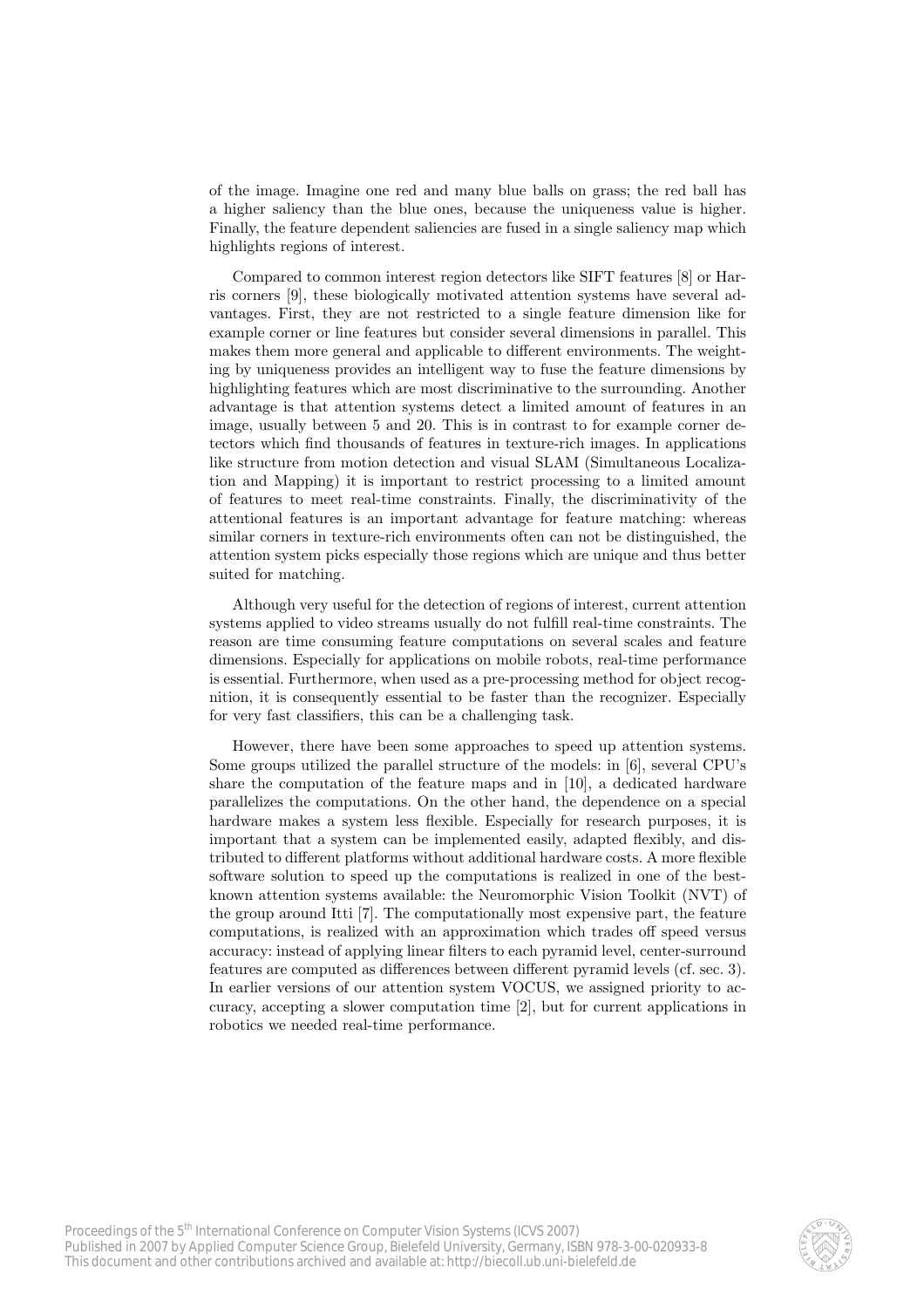In this paper, we present a method for obtaining a fast, real-time capable attention system with high accuracy. This is done by performing smart feature computation techniques based on integral images. This technique, originally coming from the graphics community [1], has entered the computer vision area only recently [15]. Surprisingly, it has until now not yet entered the field of computational attention. The feature computations based on integral images are easily implementable and yield the same results as a filter-based approach as long as rectangular filters are considered. By applying these techniques to VOCUS, the speed of the system increases by a factor of 10. With a processing time of several milliseconds, VOCUS is capable of real-time performance. This was demonstrated in a visual SLAM scenario for mobile robotics [4].

We start by introducing our visual attention system VOCUS (sec. 2). Next follows the main part of the paper: we describe the integral images and how they are integrated into VOCUS to speed up the processing (sec. 3). In sec. 4 we present the results, and, finally, sec. 5 concludes the paper.

## 2 The Visual Attention System VOCUS

The visual attention system VOCUS (Visual Object detection with a CompUtational attention System) which used in this work is motivated from the human visual system and detects salient regions in images [2, 3]. VOCUS differs from most other attention systems by the ability to consider target knowledge (topdown information) to enable goal-directed search. It consists of a bottom-up and a top-down part; global saliency is determined from both cues (cf. Fig. 1). However, the optimizations proposed in this paper work on the bottom-up part and are therefore applicable to most current attention systems.

The structure of VOCUS' bottom-up part is based on one of the standard attention systems, the Neuromorphic Vision Toolkit (NVT) by Itti et al. [7] with some optimizations [2]. It detects salient image regions by computing image contrasts and uniqueness of a feature. For each of the features intensity, color, and orientation, we first compute an *image pyramid* with 5 layers. From the coarsest three levels of the pyramids, scale maps are computed. These represent saliencies on different scales for different feature types (like red, horizontal, etc.). The scale maps are fused into feature maps representing different feature types and these again are combined to conspicuity maps, one for each feature. Finally, the conspicuity maps are fused to a single *saliency map*, with the degree of brightness proportional to the degree of saliency. Some of the computed maps are displayed in Fig. 2.

The intensity and the color scale maps are created by center-surround mechanisms. These are inspired by the ganglion cells in the visual receptive fields of the human visual system, which respond to intensity contrasts between a center region and its surround. The cells are divided into two types: on-center cells respond excitatorily to light at the center and inhibitorily to light at the surround, whereas off-center cells respond inhibitorily to light at the center and excitatorily to light at the surround [11]. Accordingly, we determine two feature

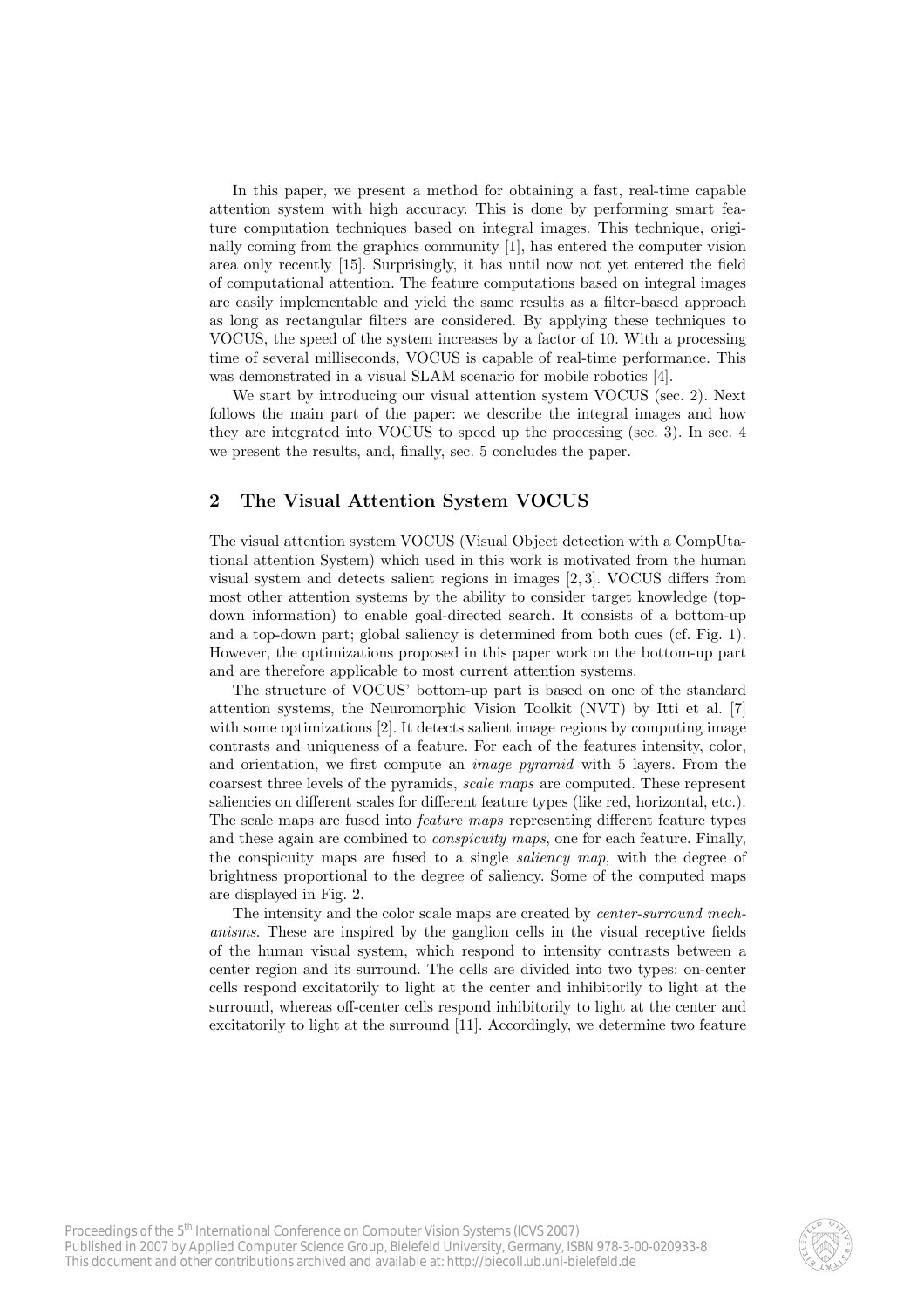

Fig. 1. The visual attention system VOCUS

types for intensity: the on-center difference responding strongly to bright regions on a dark background, and the off-center difference responding strongly to dark regions on a bright background. For two modes  $i \in \{(\text{on}), (\text{off})\}\$ , three levels s, and two surround sizes  $\sigma$ , this yields 12 intensity scale maps  $I''_{i,s,\sigma}$ . Similarly, we compute 24 color scale maps  $C''_{\gamma,s,\sigma}$ , with  $\gamma$  denoting the colors red, green, blue, and yellow. The 12 orientation scale maps  $O_{\theta,s}''$ , with  $\theta \in \{0^\circ, 45^\circ, 90^\circ, 135^\circ\}$ , are determined with Gabor filters (details on the feature computations in [2, 3]).

The center-surround mechanisms are the most important part in this paper. They are most time consuming and therefore we apply the integral images here to achieve a speed-up. The details are explained in the next section.

Next, the scale maps are summed up for each feature type using acrossscale addition: first, all maps are resized to scale  $s_2$  whereby resizing scale  $s_i$  to

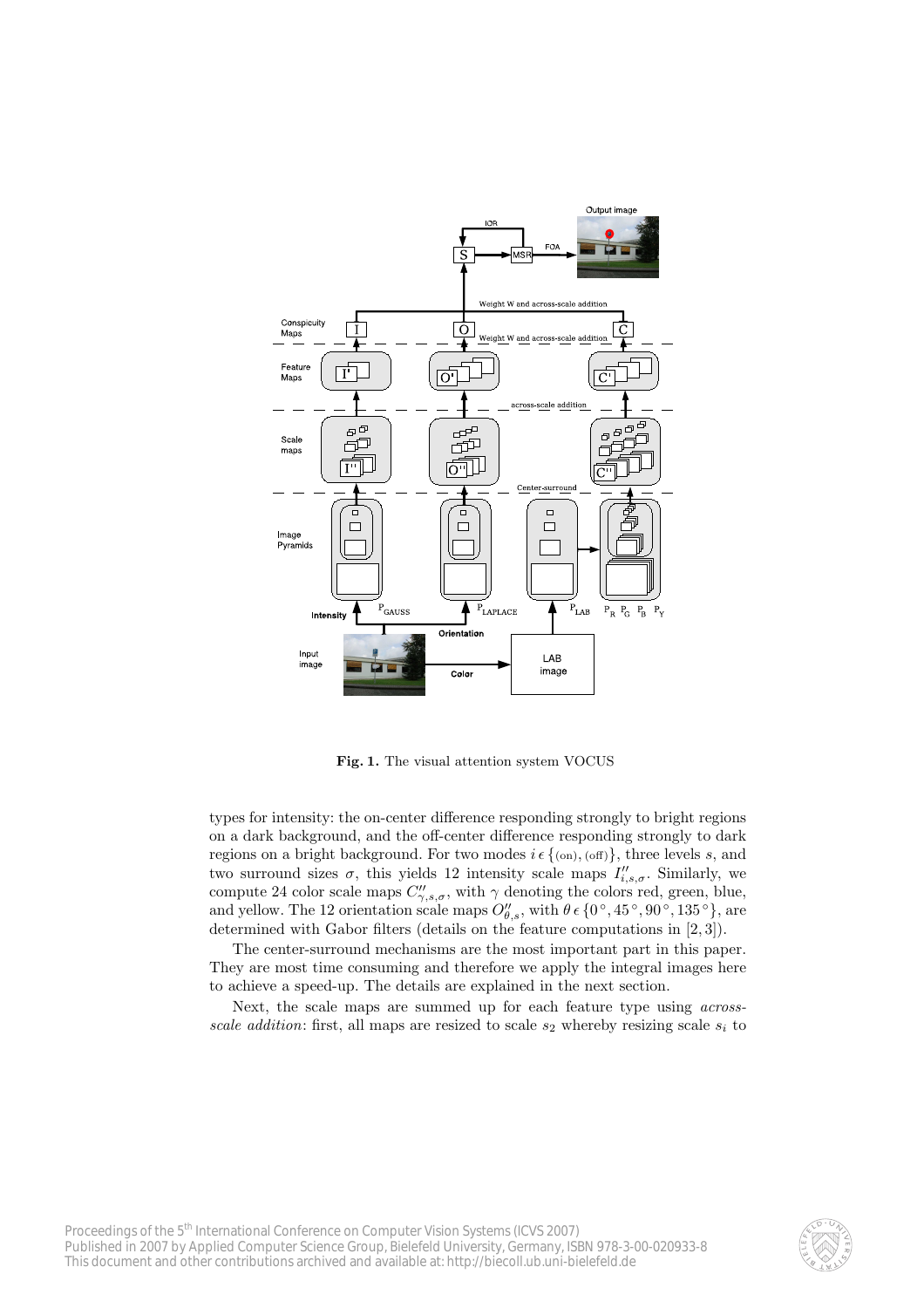

Fig. 2. Original image (a), conspicuity maps for intensity (b), color (c), and orientation (d), and the saliency map  $S_{bu}$  (e)

scale  $s_{i-1}$  is done by bilinear interpolation. After resizing, the maps are added up pixel by pixel. This yields 2 intensity maps  $I'_i$ , 4 orientation maps  $O'_{\theta}$  and 4 color maps  $C'_{\gamma}$ . Next, we use a weighted sum to create 3 conspicuity maps 4 color maps  $C_{\gamma}$ . Next, we use a weighted sum to create 5 conspicutly maps  $I = \sum_i \mathcal{W}(I'_i)$ ,  $C = \sum_{\gamma} \mathcal{W}(C'_{\gamma})$ , and  $O = \sum_{\theta} \mathcal{W}(O'_{\theta})$ . These are finally fused to get the saliency map  $S_{bu} = \mathcal{W}(I) + \mathcal{W}(O) + \mathcal{W}(C)$ .

The weighting function  $W$  which is used to fuse the feature and conspicuity maps is called *uniqueness weight* and is maybe the most important part of computational attention systems: it emphasizes "important" maps, i.e. those with few peaks, enabling the detection of *pop-outs.* W, applied to a feature map  $X$ , is defined as  $W(X) = X/\sqrt{m}$ , where m is the number of local maxima that exceed a threshold. As a result of the weighting, the most salient region in the table soccer image in Fig. 2 is the ball, because it sticks out in the intensity channel.

In top-down mode, the system aims to detect a target, i.e., input to the system is the image and some target information, provided as a feature vector  $\boldsymbol{v}$ . This vector is learned from a region which is provided manually or automatically. In search mode, the system multiplies the feature and conspicuity maps with the weights of  $v$ . The resulting maps are summed up, yielding the *top-down saliency* map  $S_{td}$ . Finally,  $S_{bu}$  and  $S_{td}$  are combined by:  $S = (1-t) * S_{bu} + t * S_{td}$ , where t determines the contributions of bottom-up and top-down (details in [2]).

#### 3 Fast Feature Computation using Integral Images

The most time consuming part in VOCUS are the feature computations, since filters of different sizes are applied to several layers of the image pyramids. As mentioned earlier, Itti et al. [7] use an approximation to achieve faster feature computations: instead of applying linear filters to each pyramid level, centersurround features are computed as differences between pyramid levels: the center is a pixel at scale  $c \in \{2,3,4\}$  and the surround is the corresponding pixel at scale  $s = c + \delta$ , with  $\delta \in \{3, 4\}$ . As a result, c is usually not exactly in the center of the surrounding region s, but is one of the pixels in a squared region. This leads to transition effects at the borders of the squares as illustrated in Fig. 3), left.

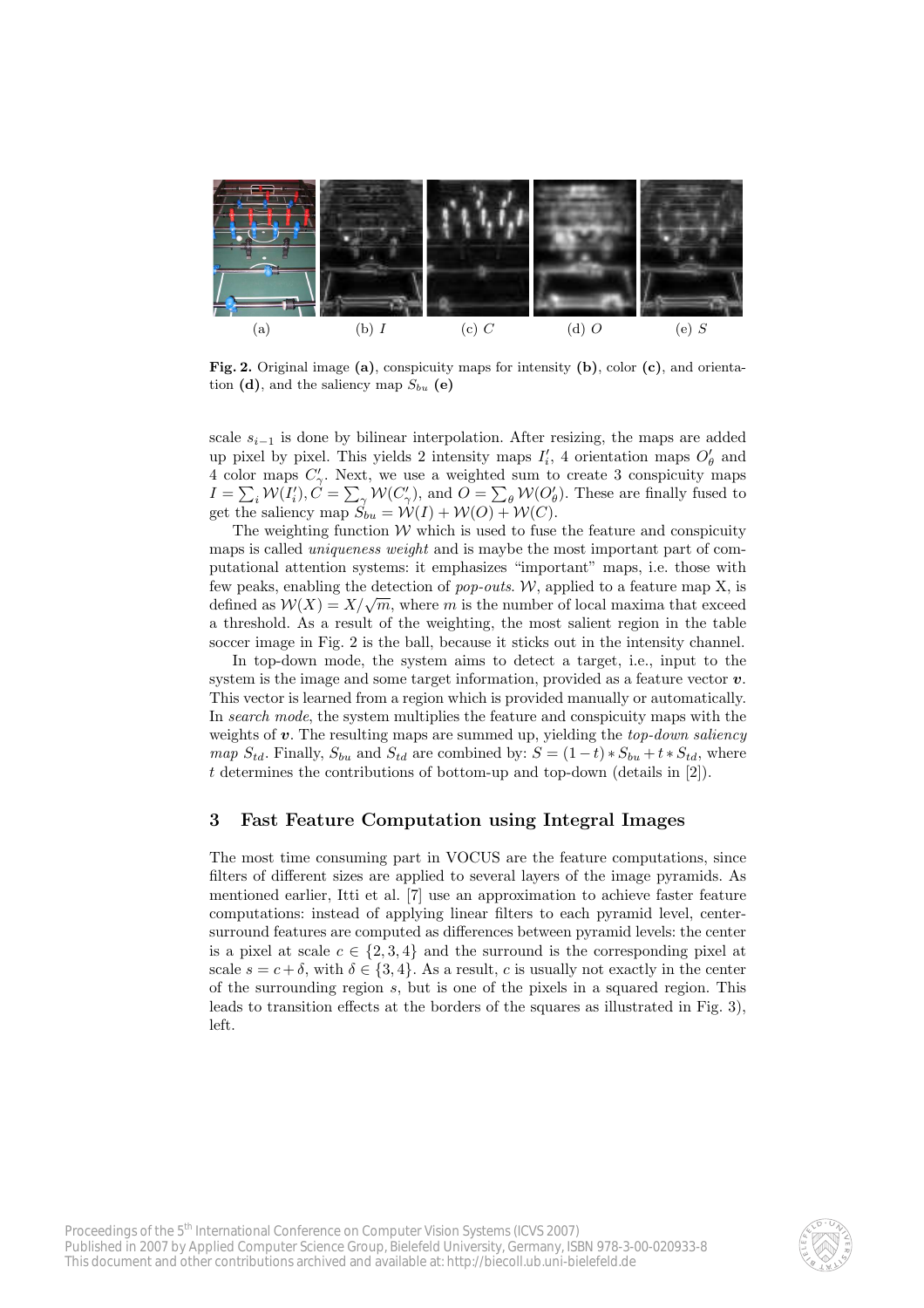

(a) Intensity map of NVT (b) Intensity map of VOCUS

Fig. 3. Two intensity maps of a breakfast table scene, computed by the NVT [7] (left) and by our system VOCUS (right). The square-textured structure in the left image resulting from taking the difference between two scales can be seen clearly, the right image shows a more accurate solution.

In VOCUS, we attached more importance to the accuracy of the feature computations, therefore we computed the features with rectangular filters which considered the exact surrounding region. The result is shown in Fig. 3), right. Even more accurate were circular filters but since we found no major difference in quality, we used the simpler rectangular version. Although more accurate, the filter computations slowed down the system considerably, since the time complexity depends on the filter size which was up to  $15 \times 15$  pixels. In the following, we describe how a fast computation, independent on the filter size, can be achieved without losing any accuracy in comparison to the common linear filter approach.

The fast feature computations are achieved with integral images [15], also known as summed area tables [1]. The advantage of an integral image is that when it is once created, the sum and mean of the pixel values of an area of arbitrary size can be computed in constant time. An integral image  $I$  is an intermediate representation for the image and contains the sum of gray scale pixel values of image  $N$  with height  $y$  and width  $x$ , i.e.,

$$
I(x,y) = \sum_{x'=0}^{x} \sum_{y'=0}^{y} N(x', y').
$$
 (1)

A visualization is depicted in Fig. 4, left. The integral image is computed recursively by the formula:

$$
I(x,y) = I(x,y-1) + I(x-1,y) + N(x,y) - I(x-1,y-1)
$$
 (2)

with  $I(-1, y) = I(x, -1) = I(-1, -1) = 0$ . The computation requires only one scan over the input data. This intermediate representation  $I(x, y)$  allows the

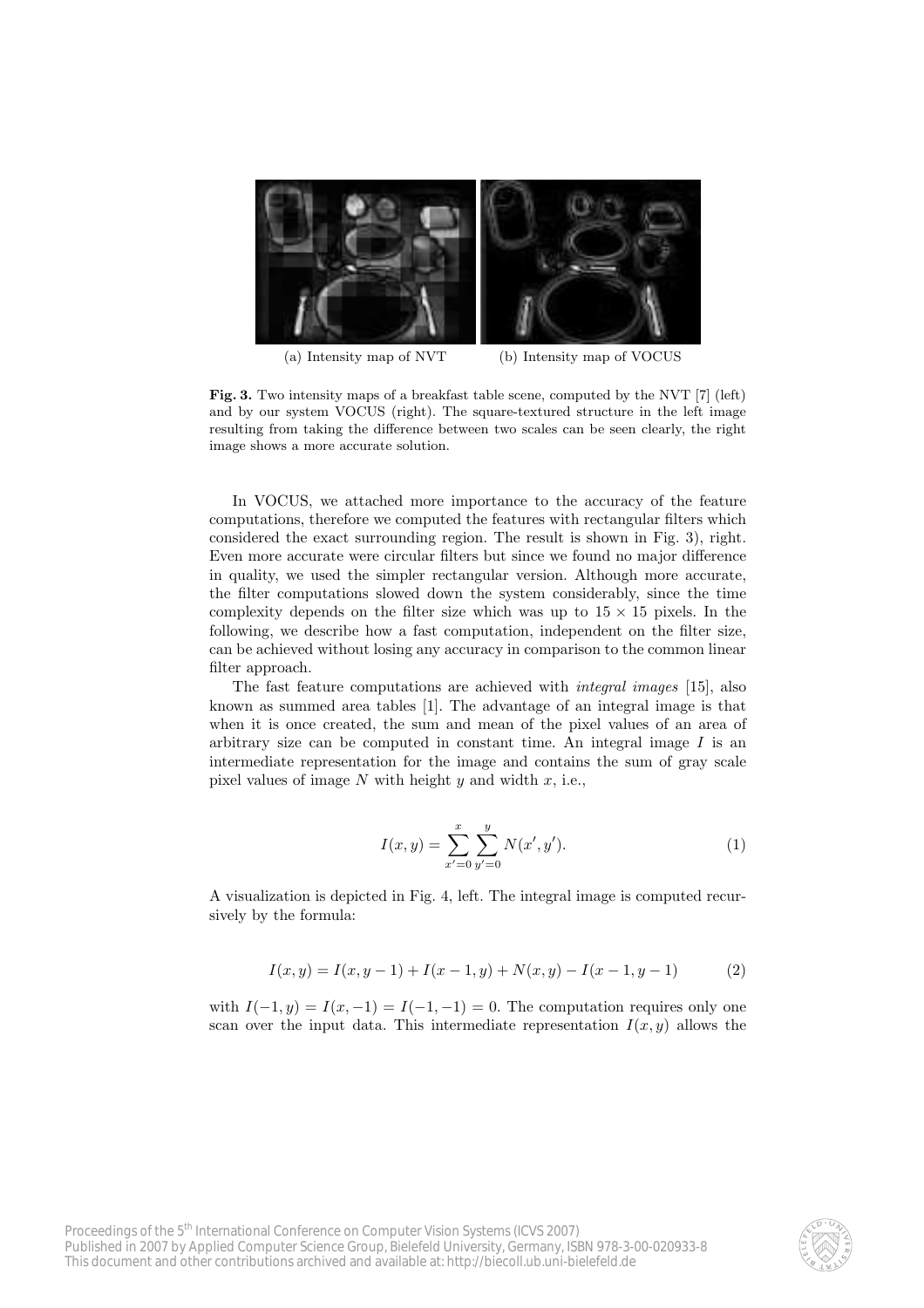

Fig. 4. Left: The integral image contains at  $I(x, y)$  the sum of the pixel values in the shaded region. Right: the computation of the average value in the shaded region is based on four operations on the four depicted rectangles according to eq. 3.

computation of a rectangle feature value at  $(x, y)$  with height h and width w using four references (see Fig. 4 (right)):

$$
F(x, y, h, w) = I(x + w, y + h) - I(x, y + h)
$$
  
-
$$
I(x + w, y) + I(x, y).
$$
 (3)

In VOCUS, we apply integral images for the features intensity and color, since here we can replace the rectangular center-surround computations without losing any information. It is also possible to use them for the orientation feature, but since these are realized by Gabor filters, rectangular features would only achieve approximate results. We leave an evaluation of the quality of this approximation and the decision whether the loss is acceptable to future work. Here we concentrate on changes which do not change the system behaviour.

We compute respectively one integral image for the scales  $2 - 4$  of the intensity and color image pyramids. This was a solution which enabled to keep the main structure of the system. In a future redesign of the system, we consider to replace the image pyramids by integral images, since the feature computation across scales can also be performed on a single integral image.

The central element of the feature computation in VOCUS is the centersurround difference algorithm. It computes the difference between a pixel value and its surrounding area of a certain radius  $r$ . The on-off difference highlights bright pixels on dark background whereas the off-on difference highlights dark pixels on bright background.

Before optimizing, the surrounding area  $\sigma$  was directly computed as the mean of the pixel values by summing up the values and dividing by the number of pixels. The time-consuming part, the summing up, is replaced now by integral images: the surrounding area  $\sigma$  can be computed for an arbitrary radius r straightforward by only slightly modifying eq. 3:

$$
\sigma(x,y) = I(x+r, y+r) + I(x-r, y-r) -I(x+r, y-r) - I(x-r, y+r) - N(x, y).
$$
\n(4)

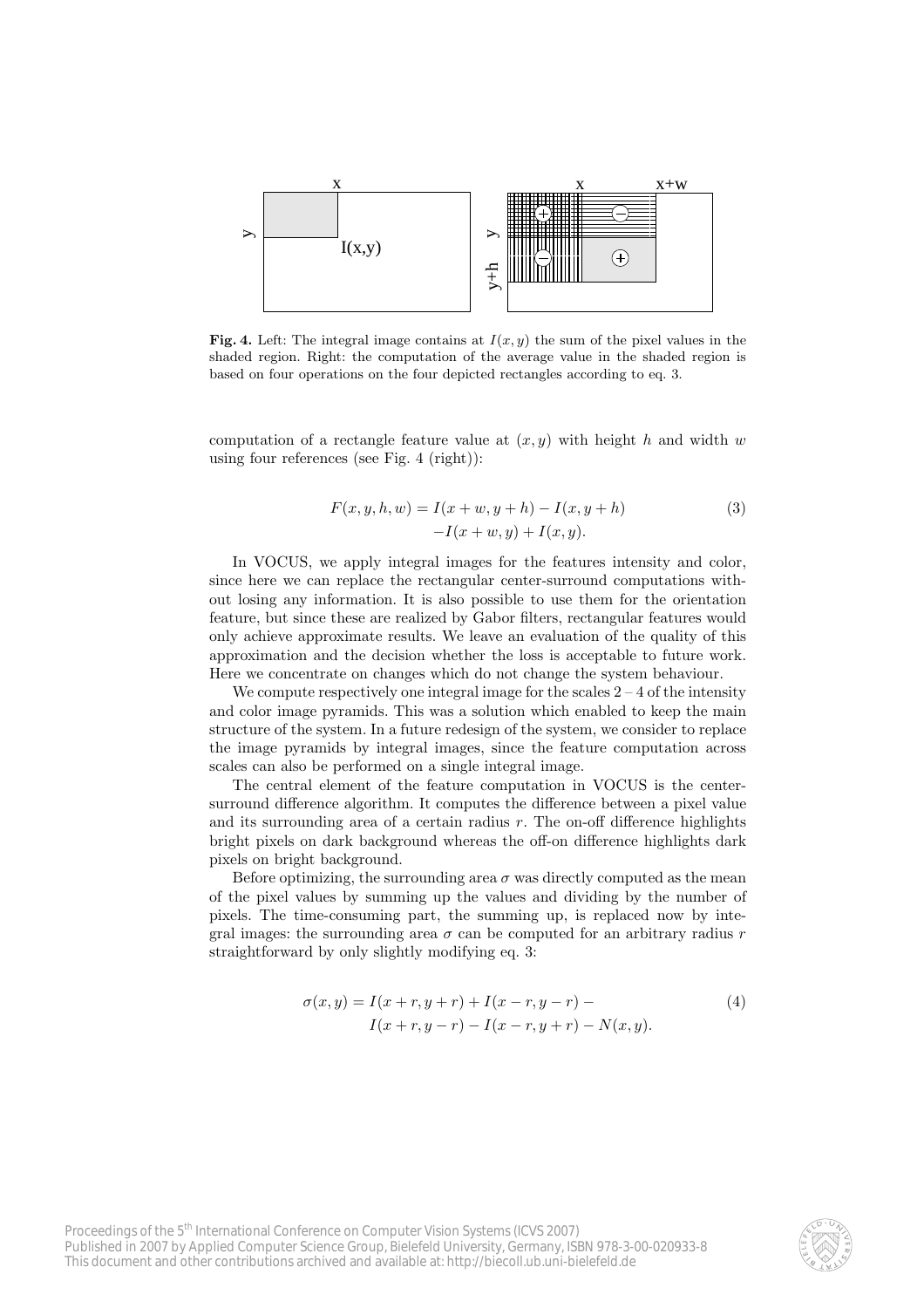This is basically the same equation as eq. 3, the only differences are that the reference pixel  $(x, y)$  is now in the center of the region and the value of the center pixel  $N(x, y)$  is subtracted. The on-off difference is then just the difference of the current pixel and the mean pixel value in the surround:

on-off-difference
$$
(x, y) = N(x, y) - \frac{\sigma(x, y)}{s}
$$
 (5)

where  $s = (2r+1)^2-1$  is the number of pixels inside the surround. The off-on difference can be computed analogous. Both, on-off as well as off-on differences, are used to compute the intensity feature maps. For the color maps, only the on-off difference is needed, because the opponent color is represented by an own color map (green vs. red and yellow vs. blue) (details in [2]).

## 4 Results

In this section, we describe the optimization process and the time savings we achieved. Before starting with the optimizations, the center-surround difference was computed by rectangular filters, that means the surround was computed directly as the sum of the pixels in the surrounding region. This yielded accurate results as displayed in Fig. 3, but was too slow for real-time performance (cf. first row of Table 1). First, we analyzed the runtime behaviour of our attention system VOCUS with a profiler on three different image sizes  $(200 \times 150, 400 \times 300, \text{ and})$  $800 \times 600$ ). It turned out that by far the most time was spent within pixel access functions. This had two reasons: first, the pixel access function was too slow and second, the function was called extremely often: several million times for the  $400 \times 300$  image.

We decided to optimize the runtime of VOCUS in two steps. In the first step, we applied standard optimization methods, e.g. to speed up the pixel access function. In the second step, we introduced integral images as explained in sec. 3 to reduce the number of pixel accesses. This is the main part of the paper. This separation enables to exactly determine which speed-up factor results from the integral images and which from other optimizations.

In the first optimization step, we started by speeding up the pixel access function. VOCUS uses the open source computer vision library OpenCV, which allows fast image processing algorithms. However, the pixel access functions cvGet2D and cvSet2D are computationally expensive. As suggested in the OpenCV documentation, we changed the way of accessing the pixel values by directly accessing the raw data array. Furthermore, we made use of precomputing variables in loops, and the separation of filter kernels, which means that a 2D convolution is replaced by two 1D convolutions. As can be seen in the second row of table 1, the first optimization step yields a runtime speed up of factor 5.

After standard optimizations, it becomes usually more and more difficult to achieve a significant time speed up. An analysis with the profiler revealed that the function to compute the center-surround differences, which are used for the

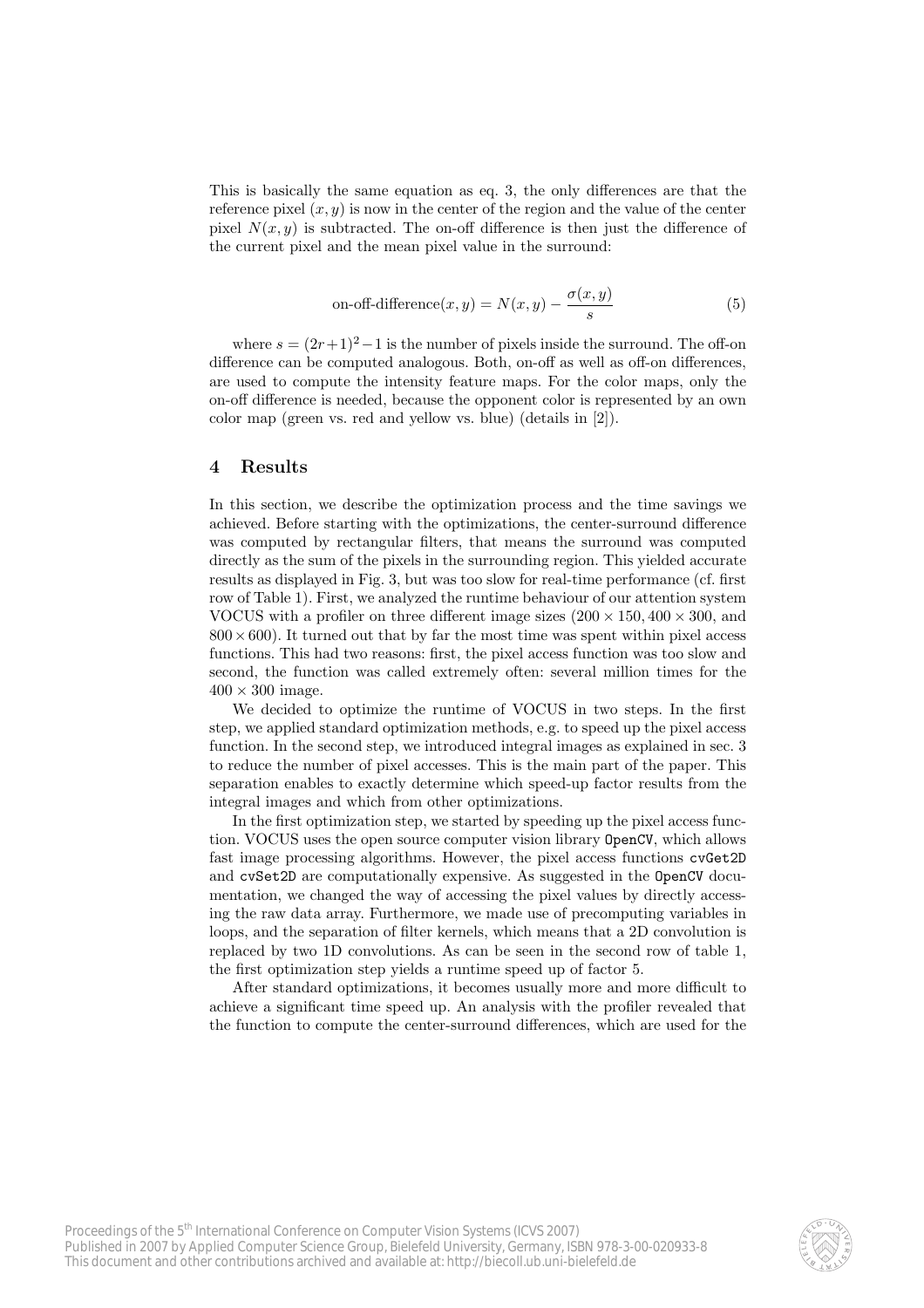| Image size                     | $  200 \times 150 400 \times 300 800 \times 600$ |       |        |
|--------------------------------|--------------------------------------------------|-------|--------|
| Before optimizing              | 0.650                                            | 2.720 | 11.220 |
| Standard optimizations         | 0.120                                            | 0.510 | 2.070  |
| Optimized with integral images | 0.010                                            | 0.050 | 0.190  |

Table 1. Performance of our attention system VOCUS (times in seconds), computed on a 2.8 GHz PC. The first optimization step (2nd row) uses standard optimizations, e.g., a faster pixel access method. The second optimization step (3rd row) differs from the first optimization step only by replacing the filter-based center-surround computation by computations based on integral images.

computation of the intensity and color maps, took still 85% of the total runtime. At this point, we replaced the center-surround computations by integral images as described in sec. 3. These optimizations resulted in an additional time speed up of factor 10 compared to the optimized code with normal filters (cf. Table 1). The function to compute the center-surround differences, in which most of the pixel accesses took place, was reduced to 18 % of the total runtime.

After these optimizations, VOCUS is real-time capable and useful for practical applications in computer vision and robotics. We have demonstrated this in [4], where VOCUS was used on a mobile robot in the context of visual SLAM (Simultaneous Localization and Mapping).

#### 5 Conclusion

Computational visual attention systems determine salient image regions usually by applying linear filters to different scales and feature dimension of an input image. The computational effort of these techniques is usually too high to meet real-time constraints; standard optimization techniques can yield a fair but limited improvement. In this article, we have presented a method for further improving the general performance of a computational visual attention system by a typical factor of 10. The method uses integral images for the feature computations and reduces the number of necessary pixel accesses significantly, since it enables the computation of arbitrarily sized feature values in constant time. In contrast to other optimizations which approximate the feature values, our method is accurate and provides the same results as the filter-based methods. The computation of regions of interest can now be performed in real time for reasonable initial image resolutions (half VGA) and thus allow their use in a variety of applications. Attention can now be used for feature tracking or for preselecting landmark features for visual SLAM.

So far, the optimization has been applied only to the color and intensity feature dimensions. We plan to use integral images for the computation of the orientation feature, too. Since the currently used Gabor filters are more accurate than the rectangular features necessary for the integral images, the loss of accuracy has to be traded off against the speed-up. Another possibility for